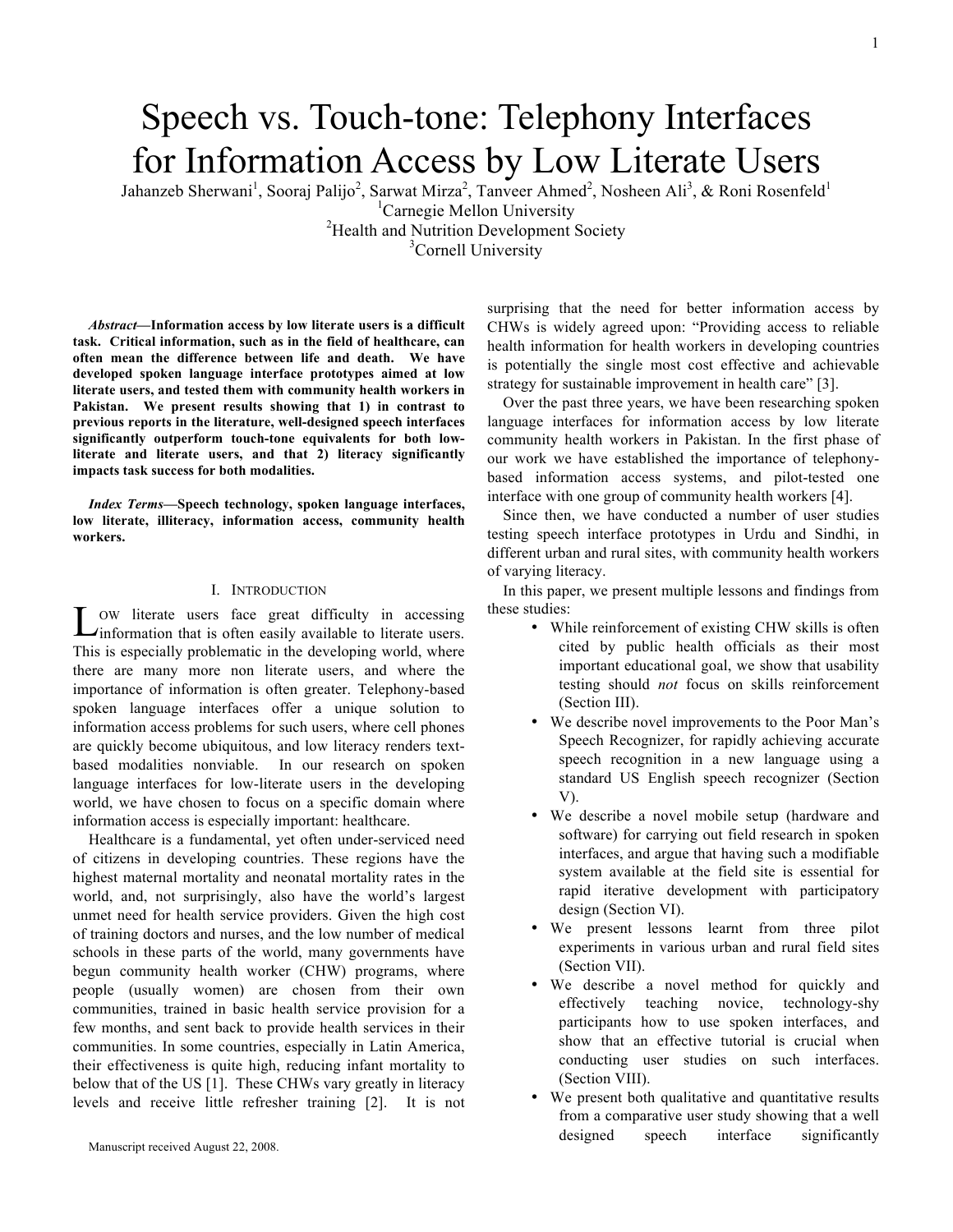outperforms a touch-tone equivalent for both lowliterate and literate users; and that literacy significantly impacts task success for both interfaces (Section IX).

Finally, we discuss the implications of these results and situate them in the larger context of research in ICT4D and SLT4D (Spoken Language Technologies for Development) (Section X).

# II. RELATED WORK

There have been a number of approaches to GUI design for low-literate users. [5] presents design recommendations for non-literate users of a proposed PDA-like device, with many recommendations involving speech. However, these recommendations are not based on empirical evidence from evaluations with actual semi- or non-literate users – they are derived from a literature review of research on Western users. [6] focuses on extending access to digital libraries by nonliterate users, and also gives a short list of recommendations for such interfaces. However, usability tests reveal that users were not able to navigate information effectively, and result in recommendations for keyword search, audio-based help, and limiting the information set to lessen the cognitive load on users during navigation. [7] describes interface design guidelines, and a text-free interface that performed well in a usability test. [8] describes a PDA-based GUI designed for rural community health workers in India. While this may appear to have similarities to our work, their focus is on information entry, while ours is on information access. [9] describes a system for data entry as well as access to decision support by community health workers in India. This is in the same domain as our project, and has many similarities to our work. However, our focus is on speech interfaces in this domain, while their approach is GUI-based. [10] describes the iterative & collaborative design process for and evaluation of a GUI targeted to low-literate users for managing communitybased financial institutions in rural India. While the principles of GUI design do not carry across well to speech interface design, the collaborative design process described has lessons highly relevant to all interface design in such contexts.

Speech interface research has resulted in a number of systems in various domains. While the most well known speech application is probably desktop dictation, this is just one point on a large multi-dimensional space of potential applications that can be made using speech. These dimensions include: choice of device (e.g., desktop, telephony, smartphone), task (e.g., information access, information entry), length of user training (often zero for commercial applications), vertical domain (e.g., stock prices, news, weather), acceptable user input (constrained, open-ended), interaction style (system initiative, user initiative, mixed initiative) and many others. For instance, Carnegie Mellon University's Communicator travel information system [11] and MIT's Jupiter weather information system [12] are two often-cited examples of speech-based information access systems usable over the telephone – these are mixed initiative systems that require zero user training, and accept a large range of user inputs, although as in all speech interfaces, acceptable user input is limited at each step. Most commercial systems tend to be more constrained, since these are easier to build, although exceptions do exist, such as Amtrak's "Julie" system which is unusually flexible. Contrasted to the above are call routing applications, which are used to direct a caller to a specific operator, given a few utterances [13]. The major push for speech interfaces in the developed world has come from the call center market, and that is what most research has focused on. However, since the needs of the populations that such systems serve are very different, there are entire domains that are still unexplored (e.g., access to books through speech). Thus, there is a need for research in domains relevant to emerging regions, targeted towards the specific needs and abilities of users in these regions [14, 15, 16].

The Tamil Market project undertaken by Berkeley's TIER group was the first to design, develop and test a spoken language system with low-literate users in a domain (crop information access) relevant to them [17]. Results from a usability study of their speech interface suggest a difference in task success rates as well as in task completion times between groups of literate and non-literate users, though differences were not statistically significant. Further, [18] gives a strong indication that there are differences in skills and abilities between these two user groups, describes the linguistic differences in some detail, and suggests that further research is required to understand the nature of this difference and to derive principles of dialog design targeted towards such users.

More recently, researchers at the Meraka Institute [19] have been working on speech and touch-tone interfaces for health information services in South Africa. Preliminary results suggest that touch-tone interfaces may be preferable to speech interfaces. A study by IBM Research India comparing speech and touch-tone interfaces reached a similar conclusion [20]. Taken together, these studies appear to suggest that speech interfaces may not be very useful for low-literate users in the developing world. Based on the results reported in this paper, we strongly disagree.

[21] describes VoicePedia, a purely telephone-based speech interface for searching, navigating and accessing the entire Wikipedia web-site. An evaluation comparing VoicePedia with a GUI-based smartphone equivalent shows comparable task success across interface conditions, although the (highly literate) users in the evaluation invariably preferred the GUI alternative.

[22] gives an excellent review of the potential contributions of CHWs in the developing world.

Finally, [23] describes the difficulties low literate respondents face when asked questions that require abstract thought.

#### III. HEALTH INFORMATION CONTENT

Based on our prior ethnographic research, we had initially identified specific health topics on which to provide information through any automated interface [4]. However, our prior work was focused on urban community health workers with a minimum of 8 years of education. Since that time, we have shifted our focus to low literate, rural community health workers. In collaboration with our partner NGO in Pakistan, the Health and Nutrition Development Organization (HANDS), we initially opted to work with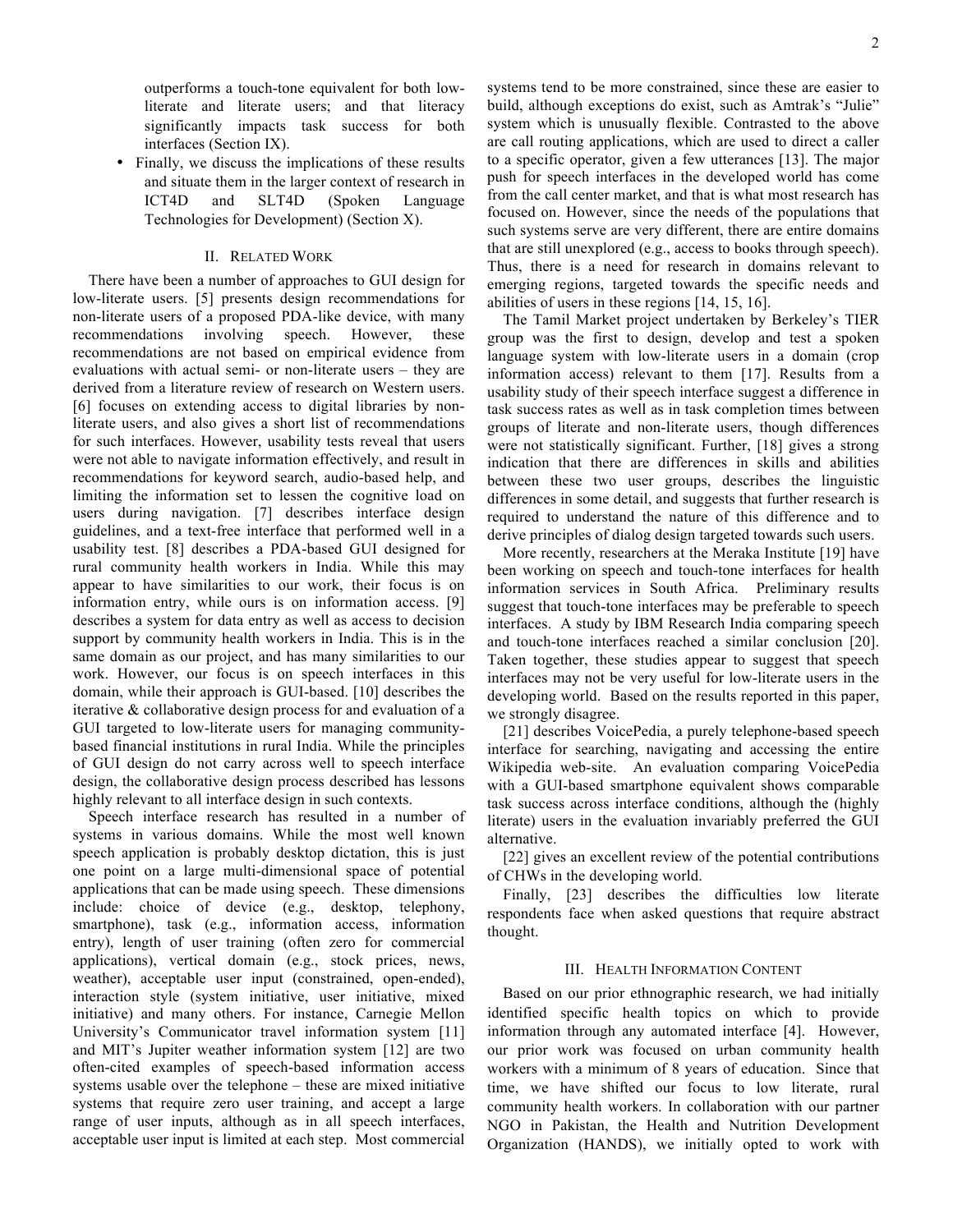reinforcing the material that the health workers were trained on (maternal and reproductive health), which is what a deployed system would eventually need to provide. Additionally, this seemed the prudent choice, as it is preferable to reinforce existing systems and practices than to create new ones. The following issues forced us to rethink this approach:

- 1. **For the participant**: In a user study, even though we clearly stated that "this is not a test of your knowledge", especially when participants are tested on information they are supposed to already know, they believe that it is a test of their knowledge. In our experience, when participants were unable to give answers that they felt they should have known from before, they felt embarrassed and uncomfortable.
- 2. **For the researcher**: It is impossible to tell whether a response to a question-answer task is being given based on what the participant found through the system, or from prior knowledge. One way to cope with this issue is to conduct a pre-test of their knowledge, but this would further conflict with the previous issue.
- 3. **For both**: Reproductive health issues are extremely taboo in Pakistani society, and are rarely discussed in the presence of males. As the primary author (a male) needed to be present during the user studies, this presented a source of discomfort for user study participants (e.g., they sometimes leaned in to give a response privately to the female facilitator).

Based on the above considerations in our pilot tests, we have now shifted to working with content that the community health workers have *not* been trained on before, without any taboo elements in it.

# IV. TELEPHONY INTERFACES FOR INFORMATION ACCESS

To provide the information identified above, we have built two primary telephony interfaces that we have tested extensively. The first is a purely non-interactive system, which plays back a specific audio clip from beginning to end. This was primarily created as a baseline, to assess the cognitive load on the participants created by the length of the speech segment.

The second interface is menu-based. It asks the user to select a given topic (e.g., malaria, diarrhea, or hepatitis), after which they are asked to choose from a specific sub-topic (e.g. general information, signs, preventative measures, treatment), after which they are given detailed content broken down into chunks of three bullet points at a time. The interface was created in two 'flavors': one using touch tone input for choosing between the options, and the other using speech input. Here is a sample call for both flavors, translated from Sindhi:

| <b>Speech</b>                                                 | <b>Touch-tone</b>               |  |  |  |
|---------------------------------------------------------------|---------------------------------|--|--|--|
| Hello, I'm Dr Marvi, and I'm here to give you health          |                                 |  |  |  |
| information.                                                  |                                 |  |  |  |
| What would you like to hear                                   | For information on Malaria,     |  |  |  |
| about? Malaria, Diarrhea, or                                  | press 2, for information on     |  |  |  |
| Hepatitis?                                                    | Diarrhea, press 3, and for      |  |  |  |
|                                                               | information on<br>Hepatitis,    |  |  |  |
|                                                               | press 4.                        |  |  |  |
| User says Diarrhea                                            | User presses 3                  |  |  |  |
| Diarrhea. If this isn't the                                   | Diarrhea. If this isn't the     |  |  |  |
| topic you want, say 'other                                    | topic you want, press 0.        |  |  |  |
| topic'. [Pause]                                               | [Pause]                         |  |  |  |
| Let me tell you about Diarrhea.                               | As a Marvi worker, you need     |  |  |  |
| to know that Diarrhea is<br>dangerous disease that can<br>a   |                                 |  |  |  |
| potentially be life threatening.<br>You should know about its |                                 |  |  |  |
| causes, its signs, its treatment, and how to prevent it.      |                                 |  |  |  |
| What would you like to learn                                  | To learn about the causes of    |  |  |  |
| about:<br>causes,<br>signs,                                   | diarrhea, press 2. To learn     |  |  |  |
| prevention?<br>treatment, or                                  | about the signs of diarrhea,    |  |  |  |
| [Pause] To learn about<br>a                                   | press 3. To learn how to treat  |  |  |  |
| different topic, say 'other                                   | diarrhea, press 4. And to       |  |  |  |
| topic'.                                                       | learn how to prevent diarrhea,  |  |  |  |
|                                                               | press 5. [Pause] To learn       |  |  |  |
|                                                               | about a different topic, press  |  |  |  |
|                                                               | $\overline{0}$ .                |  |  |  |
| User says 'causes'                                            | User presses 2                  |  |  |  |
| The causes of Diarrhea.<br>If                                 | The causes of Diarrhea.<br>If   |  |  |  |
| this is not the topic you want,                               | this is not the topic you want, |  |  |  |
| say 'other topic'. [Pause]<br>press 0. [Pause]                |                                 |  |  |  |
| Let me tell you about the causes of Diarrhea [gives 3 bullet  |                                 |  |  |  |
| points on the topic].                                         |                                 |  |  |  |
| hear this<br>again,<br>To<br>say                              | To hear this again, press 1.    |  |  |  |
| 'repeat'. To hear more, say                                   | To hear more, press 2.          |  |  |  |
| 'more information'.                                           |                                 |  |  |  |
| User says 'more information'                                  | User presses 2                  |  |  |  |
| [The system gives 3 more bullets on the topic, and this cycle |                                 |  |  |  |
| continues until there are no more bullets, at which point the |                                 |  |  |  |
| following instructions are given.]                            |                                 |  |  |  |
| To hear this again, say                                       | To hear this again, press 1.    |  |  |  |
| 'repeat'. For a different topic,                              | For a different topic, press 0. |  |  |  |
| say 'other topic'.                                            |                                 |  |  |  |

## V. IMPROVED "POOR MAN'S SPEECH RECOGNIZER"

For speech recognition, we previously described a "poor man's speech recognizer" [4], using a robust speech recognizer trained on US English speech. The basic principle of the approach is to map between phonemes in the desired language (Sindhi in our case) and the trained language (US English in our case). Thus a word such as 'wadheek maaloomaat' (transliterated Sindhi for "more information") would be given the following US English phonetic pronunciation: W AH D I K M AA L U M AA DH. In our initially described approach, the choice of phonemes was left solely to the discretion of a language expert. We tested this approach with Microsoft Speech Server (MSS), although the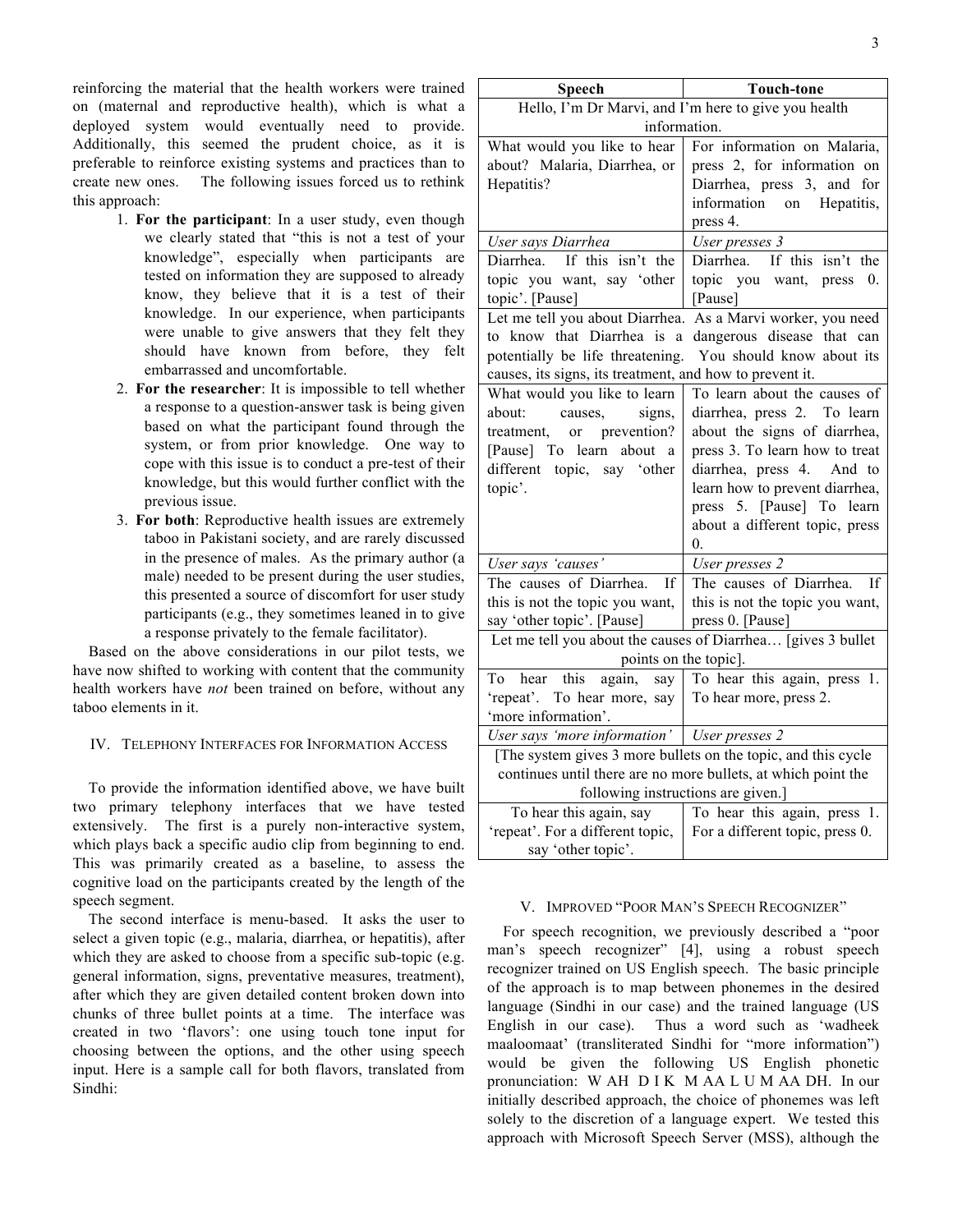principle would work with any modern speech recognition system. This approach led to reasonable recognition rates, although it was not very robust, and prone to error when tested in the field.

We have improved upon our approach significantly by incorporating a novel data-driven method, which we call the "Poor Man's Speech Recognizer++". The basic idea is to enable the developer and/or language expert to quickly generate new pronunciation definitions for words by varying any subset of phonemes in a given word's pronunciation definition, and then testing these variants with limited amounts of data to empirically find the pronunciation definitions that would lead to the highest recognition accuracy. For instance, if the developer is unsure of the optimal choice for the last consonant in the word "maaloomaat", she could specify a wildcard definition of "M AA L U M AA C?", where the "C?" denotes an "any consonant" wildcard. Similarly, if the developer wants to test the optimal phoneme choice for the final consonant-and-vowel combination in the word "bachaao", she may specify "B AX C? V?", where "V?" denotes an "any vowel" wildcard. These pronunciation entries are automatically expanded to a speech recognition grammar consisting of all possible pronunciations based on the wildcards. Thus, if there are a total of 20 consonants in the phonetic dictionary for the source language (in this example, US English), "M AA L U M AA C?" would be transformed into a list of 20 pronunciations, each with a unique final consonant. This speech recognition grammar is then used to run a re-recognition pass over any sample utterance(s) of the given word, and the best matched pronunciations are then manually chosen by the user to be used as the optimized pronunciations in the final system.

If there are multiple wildcards in the same entry, the combinatorial explosion would make it difficult for the speech recognizer to work with such a large grammar. For instance, if the developer was to try the entry "M V? L V? M V? C?", if there are 20 total vowels and 20 total consonants, this would result in a  $20*20*20*20 = 160,000$  word grammar, which might be computationally intractable to run recognition on. In our experiments with MSS, such large grammars did not return recognition results even after 10 minutes on one word. A heuristic to solve this problem is to allow the developer to create arbitrary word boundaries, which would reduce the number of combinations in the final grammar. For instance, "M V? L V? / M V? C?" (the forward slash denotes an arbitrary word boundary) would result in a  $20*20 + 20*20 =$ 800 word grammar, which is much quicker to compute. While the final result may lose some accuracy with the introduction of an arbitrary word boundary, it is a useful heuristic that works significantly faster (less than a few seconds for a recognition result with MSS). Using this heuristic, a narrower set of pronunciations can be derived, which can then be tested without the arbitrary word boundary. Preliminary results using this improved approach are described in Section VIII.

# VI. MOBILE USER STUDIES

In our initial work, our prototype interface was running on a

server physically located in Karachi, accessible over the telephone line connected to a separate telephony server. Physically, this consisted of:

- Windows server running Microsoft Speech Server, containing all the logic for the information access interfaces, also running a Voice-over-IP gateway
- Linux server running Asterisk/Trixbox for Voiceover-IP support
- Uninterrupted Power Supply (UPS) unit as backup in case of power failure
- Monitors, keyboards, mice, routers, and network/power cables

While this worked to some extent, it had the following problems:

- Any power outage lasting longer than the maximum UPS backup time could potentially bring the system down. Running a Windows server for the speech components, and a Linux server for the telephony interface meant a high electrical load.
- Any modifications to the system could not be made at the field site (often a health center) – they would have to be made in the city, away from the actual users. This did not facilitate iterative design with short feedback loops, nor did it enable participatory design.
- Any software/hardware failure would require trained and available personnel at the server site. This was not always possible.
- For extended field research, the above problems were compounded, and it became very unlikely for there *not* to be a problem
- The phone line was also prone to temporary blackouts, sometimes for days on end
- It was difficult to physically move the entire infrastructure to a remote field site, and such a move would not solve the power problems, nor the phone problem – in fact, a new phone line would have had to be provisioned, which could have taken months

Based on the above observations, experiences and constraints, we realized the need for a mobile user study setup, where the actual system would be physically accessible in the field, without the power and telephony issues. This led to the following setup:

- Laptop running Windows with Microsoft Speech Server, along with the Voice-over-IP gateway
- Linksys SPA3102 device (around the size of a 4 port network hub) connected to the laptop through one network cable, and connected to a telephone set through a standard phone cable
- Power for the two devices

Given the low power requirements for these two devices, we were able to get much longer backup times using the same UPS. Further, the portability of the setup meant it was simple to take it to any field site. Finally, interoperating with an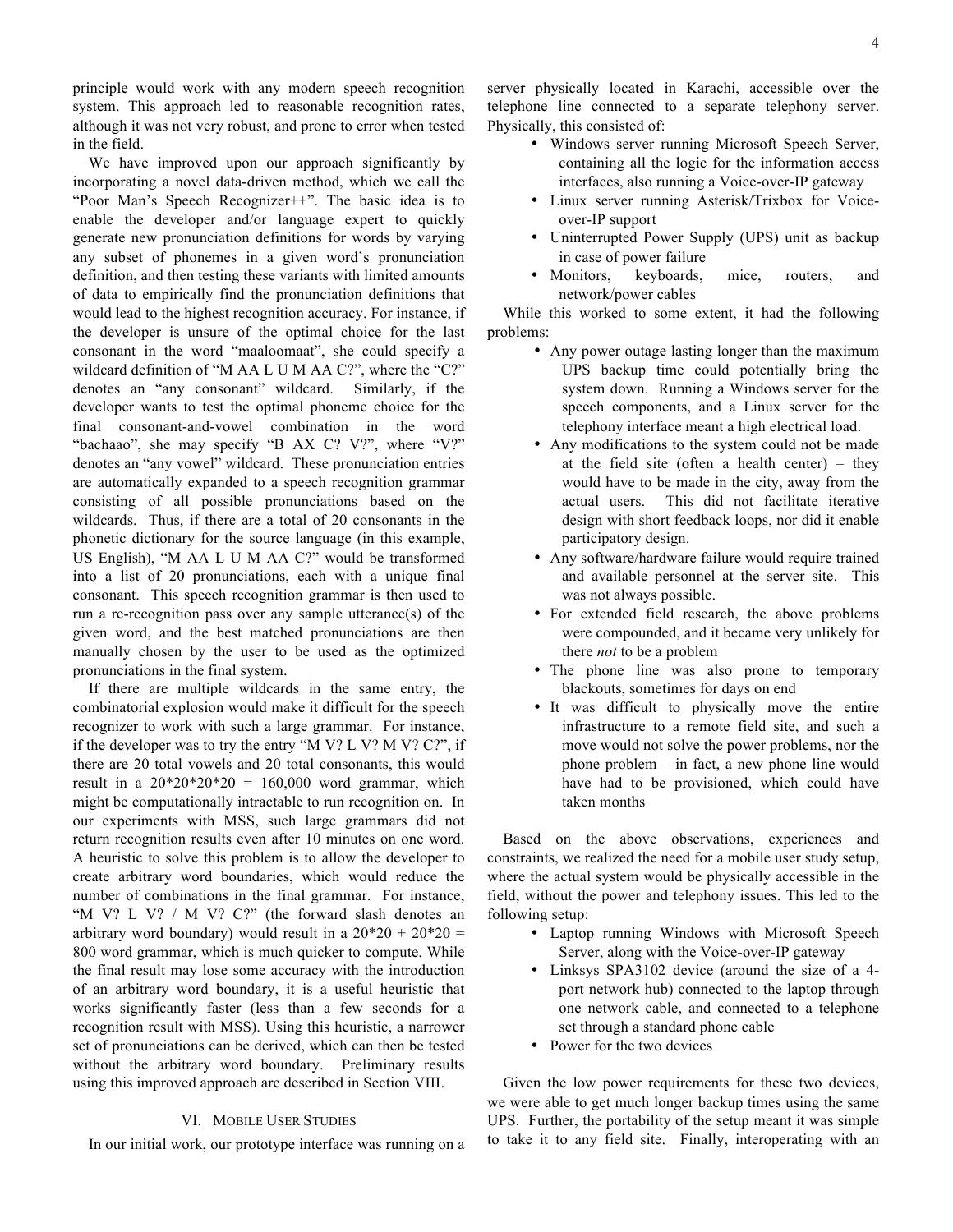actual telephone set meant that we maintained the same physical interface as before, but removed all the intermediary components that were prone to failure. We tested this system in our final user study, and it worked without a problem.

# VII. PILOT STUDIES

## *A. Description*

We conducted a number of pilot user studies over the past year, as described below:

| Place        | Avg.         | Language | Sample |
|--------------|--------------|----------|--------|
|              | Education    |          | Size   |
| Memon        | $5-10$ years | Urdu     | 10     |
| Goth (town)  |              |          |        |
| Umarkot      | $<$ 5 years  | Urdu     | 10     |
| (rural)      |              |          |        |
| Dadu (rural) | $<$ 5 years  | Sindhi   | 10     |
|              |              |          |        |

In these studies, we tested the relative effectiveness of printed text against the baseline speech system as described in Section III. The system would only play back audio comprising of an Urdu or Sindhi speaker reading out the text material verbatim. Users were given an information access task (e.g. name any one danger sign during pregnancy), and were then either given the relevant page (e.g. containing a list of danger signs during pregnancy) or played back the relevant audio clip on the telephone, to answer the question.

These experiments were meant primarily to validate the content we had chosen (including the choice of language), as well as to provide a baseline against which further work could be measured.

## *B. Findings*

**Information presented orally needs to be short**. Both low literate and literate users found it hard to hear long passages of text with the purpose of extracting small nuggets of information. When the length of passages were varied (a few sentences, to a page, to a pamphlet), the task became progressively more difficult.

**Low literate users were less likely to have ever used a phone**. Also, low literate users were more hesitant when picking up the phone (more likely to ask for permission), and were more likely to hold the phone with the mouthpiece too high or too low.

**The national language is not always optimal**. Initially, our partners had told us that Urdu (the national language of Pakistan) was a language that "most" of the target users would be familiar with and that it would be an acceptable choice for the system. The pilot studies showed that Urdu was not understood at all by 50% of the participants in Umarkot, and 66% of those in Dadu. Of the remaining participants, many still had difficulty since they were not completely familiar with Urdu.

**The regional language is also not always optimal.** Based on our prior experience, we tested Sindhi content (text and

speech) in a rural health center in Dadu district (part of the Sindh province). However, our participants all belonged to migrant communities from Balochistan, and were native speakers of a minority dialect of Balochi without any written form. Thus, only those participants who had received at least some schooling had any knowledge of Sindhi (7 of the 10 participants). The remaining 3 participants did not understand Sindhi at all.

**Subjective feedback needs triangulation**. When the non-Sindhi speaking participants were asked if they would prefer a system in Balochi, none of them replied that they would – instead saying that the Sindhi system was fine the way it was. This was surprising, as they had not succeeded in any of the given tasks. Further probing and questioning showed that each had a different reason (however valid) for saying this – one said it due to peer pressure, thinking that the others would "blame" her as the reason why the system was not made in Sindhi. Another participant said that she assumed we were talking about official Balochi (unintelligible to speakers of their minority dialect), and said she would prefer a system if it were in *her* Balochi. This reinforces the need to triangulate all subjective feedback in ICTD research, as the sociocultural complexities inherent in such work are impossible to predict and account for in advance.

**Speech may be preferable to text, even for a baseline system**. 60% of the participants in the Dadu study said they preferred the speech system, while 40% said that both speech and text were equal. No participant expressed a preference for text. Based on the previous point regarding triangulation, we must take this with a grain of salt – however, it is expected that users with limited literacy would prefer a system which doesn't require reading. Also, there was no statistically significant difference in task success for these conditions in any of the studies – but it is important to note that the speech system was purposefully poorly designed as it was a baseline system without any interactivity.

**Training and working with local facilitators is essential**. Over the course of these studies, we worked with user study conductors from the city as well as from the locality in which the research was conducted. While the local facilitators took more of an effort to train (requiring personalized attention, instead of assigned readings), they were much more effective in the user study process. Primarily, they were able to communicate very effectively with participants throughout the study, and were able to understand and translate their issues and feedback clearly to the research team. Additionally, they had deep knowledge of the community, the local context, and of the specific participants as well – so were able to think of complications before they happened, and were also able to provide extra information on past events when needed. Finally, the linguistic diversity (Sindhi and Balochi) that was required for the Dadu study meant that anyone other than a local community resident would not have been able to communicate effectively with all participants. Thus, we strongly recommend training and working with local facilitators for user studies.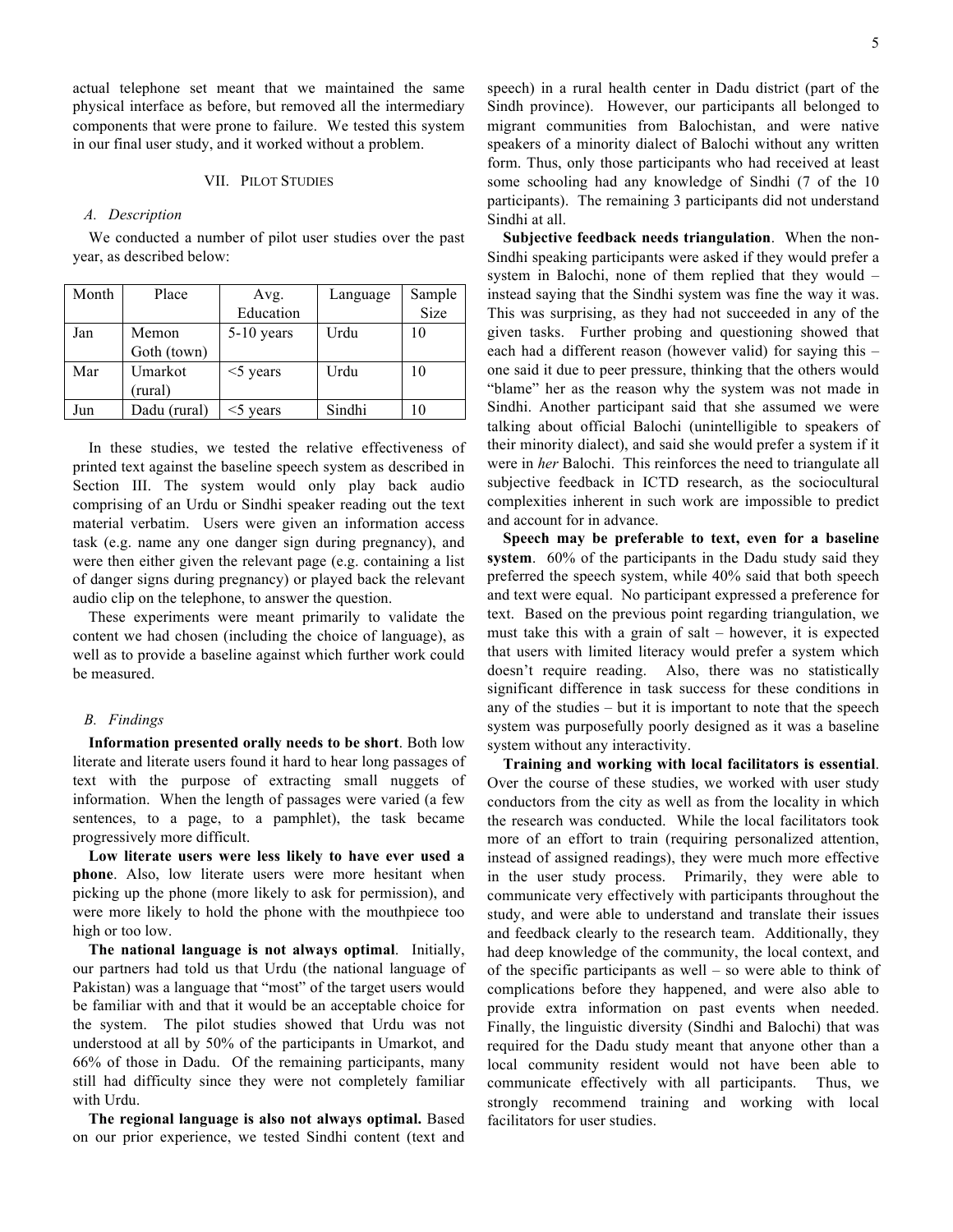#### VIII. FORMAL USER STUDY DESIGN

In September 2008, we conducted a within-subjects user study testing the speech and touch-tone flavors of the menubased system described in Section III. The user study was conducted in Umarkot, Sindh, at a training center for community health workers. Participants were recruited through HANDS, and came from Umarkot and a nearby town, Samarro. A day before the actual study began we conducted a pre-study pilot with 3 participants

# *A. Pre-study Pilot*

Our initial design was as follows. Participants would be introduced to the broad goals of the study, and the steps involved. Their verbal consent would be requested. Personal information would first be collected, including telephone use, educational history, and a short literacy test where the participant would read out a standard passage and be subjectively rated by the facilitator. They would then be verbally introduced to either flavor of the system (touch-tone or speech), and given a *tutorial*. After the tutorial, they would be given three *tasks*, with increasing complexity, on one disease. After this they would be introduced and taught the other flavor of the system, and would then be given three similar *tasks* on another disease. At the end of the tasks, they would be given a series of Likert scale<sup>1</sup> questions to subjectively rate the systems on their own and in comparison with one another. Finally, the researcher and facilitator would conduct a short unstructured interview based on the participants' experience in the user study.

The *tutorial* for both flavors of the system consisted of three steps. In the first step, the participant would listen in (using earphones connected to an audio-tap<sup>2</sup>) on the facilitator using the system to complete a task. The facilitator would purposefully make a mistake (choosing the wrong disease) and would then correct it, and successfully complete the task. In the second step, the participant would be given a task to complete, while the facilitator would listen in, giving advice if the participant had any trouble. In the third and final step, the participant would be given 5 minutes to use the system as she pleased.

The three *tasks* were roughly equivalent for both systems. The first task was general: "name any of the signs of disease X". The second task was specific: "how many people are affected by disease X every year?" The third task was very complex, e.g., "is coughing a sign of Hepatitis?" – note that the answer for the third task was always no, meaning that the user would have to listen through all the signs for the disease, and would then need to deduce that since they did not hear it, it is not a sign.

Our findings from this pre-study pilot, covering three participants, were as follows:

- **An effective tutorial is essential**. Our tutorial did not teach participants how to use either system well. They were not able to complete the second task (on their own) effectively, and the 5 minute free-form practice was not helpful either. Thus, their performance on the actual tasks was abysmal, as they were not able to even navigate through the system effectively on the given tasks, much less answer the questions correctly. It was evident that we needed a better tutorial.
- **The tasks were possibly too difficult**. Although it is uncertain whether this was due to the problematic tutorial, participants in the pilot were not able to succeed in any of the given tasks, being especially unprepared for the second and third tasks (the moderately difficult and difficult tasks).
- **The tasks were possibly too abstract**. It is well known that low literate users have difficulty with abstract thinking [23]. Even the task of asking a question without any context (e.g. naming any symptom of a disease) is an abstract task.

## *B. Changes to the Study Design*

Based on the above observations, we made some modifications to the user study design.

The tutorial process was increased to three practice tasks instead of two. The "free-style" 5 minutes were removed. Further, each of the tasks was carried out by the participant, while the facilitator listened in on each dialog, and provided successively less assistance. Specifically, the facilitator gave explicit instructions on every step for the first task, less help on the second task, and almost no help (unless the participant was stuck) on the third task.

The tasks themselves were shortened (to make up for the lengthened tutorial step) to two instead of three. These two were also made easier – with both tasks asking a "name any X of disease Y" form question, where X was one of: sign, prevention method, treatment method, cause, and Y was either Malaria or Hepatitis.

Finally, we thought it may be pertinent to concretize the tasks by using the Bollywood Method [24]. In the Bollywood Method, user study tasks are given a dramatic and exaggerated back-story to excite the user into believing the urgency of the problem. We decided to apply this method to only the first of each pair of tasks. Thus, the tasks were given a back-story along the lines of: "Disease X has become prevalent in Khatoon's neighborhood. She is worried about catching the disease and wants to know of any one method to prevent the disease. Using the system, find out any one method for prevention of disease X".

After making the above design changes, we conducted the formal study. We requested Sindhi-speaking participants, and worked with 9 participants over 3 days, and after two weeks, followed these with 11 more participants over 3 more days. The order of presentation of the two flavors of the system was counterbalanced.

<sup>&</sup>lt;sup>1</sup> A standard tool used to elicit subjective feedback from participants. Participants are asked how strongly they agree or disagree with a given statement, by choosing a number, say 1 through 5, to represent their level of agreement. In our work, we adapted this tool for verbal presentation, and used a 3-point scale.

<sup>2</sup> Also known as a Telephone Handset Audio Tap, or THAT.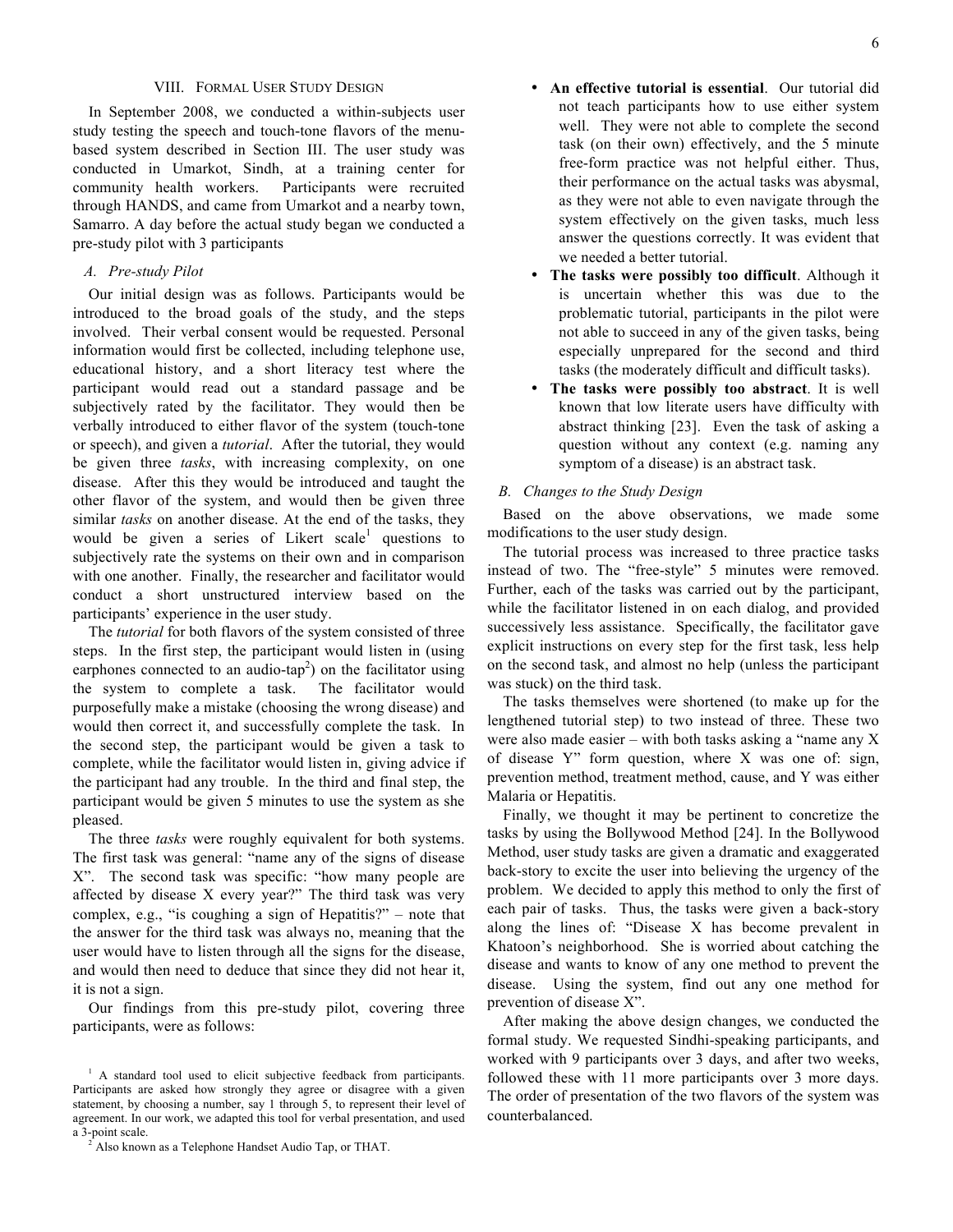# IX. RESULTS

Of the 20 participants, two were not able to speak Sindhi at all, and were unable to complete any of the tasks successfully – their data were removed from the final analysis.

## *A. Personal Information*

**Language:** Of the remaining 18 participants, it is difficult to classify what language they spoke natively: not only is the local language (Thari) very similar to Sindhi, but there is also significant inconsistency in language and dialog naming. Many participants said they were native speakers of Sindhi, yet their Sindhi was very different from the Sindhi dialect used in the system. The fluidity of local dialects means that it is very difficult to tell with a high degree of certainty what dialect a particular person speaks by simply asking them.

**Age:** The average age was 23 years  $(SD = 5.3)$ , with a maximum of 32 and a minimum of 17.

Years in School & Reading Ability: The average number of years in school was  $6.3$  (SD = 3.3), with a minimum of 0 and a maximum of 12. 3 participants were completely unable to read Sindhi, 5 were able to read with great difficulty, 7 were able to read with some difficulty, and 3 were able to read fluently. For the purpose of the analysis, the first two categories will collectively be referred to as 'low literate' participants, while the last two comprise the 'literate' participants. Thus, there were 8 low literate participants, and 10 literate ones.

**Telephone use**: 15 participants had used telephones prior to the study, with 10 participants reporting using a phone at least once every two days.

#### *B. Quantitative and Qualitative Results*

**Task success in the speech interface was significantly higher than in the touch-tone interface**. There was a significant main effect for the interface type,  $F(1,68) = 6.79$ ,  $p < 0.05$ , with 31 of 36 tasks (86%) successfully completed in the speech condition, and 22 of 36 (61%) in the touch-tone condition. These results are shown in Figure 1.



Fig. 1: Main Effects Plot for Task Success. There were main effects for both interface and literacy on task success.

**Task success for literate participants was significantly higher than for low-literate participants.** There was a significant main effect for literacy,  $F(1,68) = 10.61$ ,  $p < 0.01$ , with 18 of 32 tasks (56%) successfully completed by low literate participants, and 35 of 40 tasks (86%) successfully completed by literate participants. These results are also shown in Figure 1.

**Literate participants had a perfect task success rate when using the speech interface.** There were no interaction effects of literacy and interface. There was a difference of 25% in task success for both literacy groups between the touch-tone interface and the speech interface. Similarly, there was a difference of 32% in task success between low literate and literate participants. It is striking to note, however, that literate participants using the speech interface had a 100% task success rate (20 of 20 tasks), as shown in Figure 2.



Fig. 2: Interaction Plot for Task Success. Literate participants using the speech interface had 100% task success.

**There was no strong consensus on which interface was subjectively preferred.** 10 users preferred the speech interface, while 8 preferred the touch-tone system. A sentiment echoed by a number of participants was "I don't use the phone that often, and I am not used to using numbers  $- I$ prefer speaking instead". However, other participants said "I am afraid I will say the wrong thing", and that "it is hard to speak to it, because I say too much". These participants understood what they were expected to say, but had a hard time saying it.

Some participants said that speech might be problematic if they're in a crowded area, since the system might end up hearing the sounds around them and get confused.

**The improved tutorial method worked well**. All users were able to complete all of the tutorial steps, even though some took up to 3 tries on one task to get the correct answer. The problems they faced in initial practice tasks were successively corrected over the course of the three practice tasks, such that by the time they began the actual tasks, they were much better prepared to use the interfaces than in the pilot.

**Low-literate users expressed difficulty understanding the spoken language output from both interfaces**. This was expressed only in the semi-structured interview at the end, when asked what main difficulties they faced. P9, for instance, said she understood the facilitator perfectly well, but didn't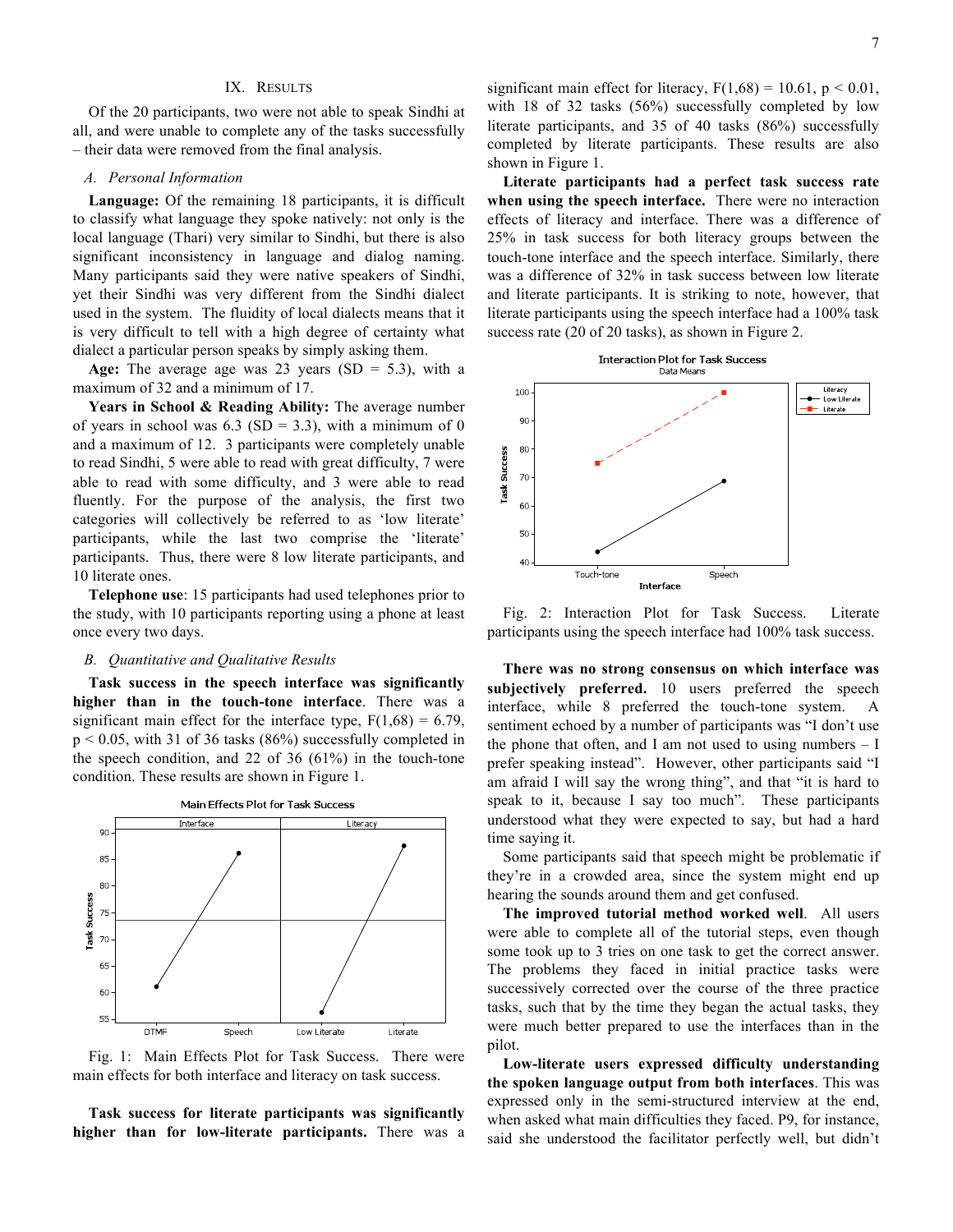understand the majority of what the system said. During her tasks, it was evident that she wasn't able to understand the instructions given to her by either system – as she was waiting without giving any input on certain prompts for up to 20 seconds at a time before hanging up. On further inquiry, it turned out that while P9 was a native speaker of Sindhi, her dialect of Sindhi (and in fact, the Umarkot dialect of Sindhi) is different from the "official" Sindhi that the system's voice was recorded in. This includes both the accent as well as the word content – some words are significantly different in the local dialect. Additionally, the content included some Urdu words, which completely threw off the low literate participants. However, it was difficult to get the participants to explain what they found problematic, as they tended to blame themselves for the problems they faced, rather than blaming the system, or the designers of the system, for creating a system that didn't match her language skills. Finally, it is important to note that when asked if her preference would change if the system was made in her language, P9 said that she would prefer the speech interface if both interfaces had been in her language. This sentiment was shared by other low literate participants for whom the system's language was difficult to understand.

**Literate users said that the speech system required them to remember less.** When asked why they preferred the speech system, the literate users responded that with the button system, they had to remember both the topic they were looking for, as well as the number they would need to press to get it. In some tasks they weren't sure what the correct label was (e.g., when hearing the list of options in the task for naming a preventative method for Hepatitis, there was an initial topic titled "methods of transmission", with the title "methods of prevention" coming later – the first topic was a potentially correct choice), and so they would have to remember two discrete bits of information for any option in the touch-tone case.

**Speech recognition accuracy was very high**. While earlier experiments with the "poor man's speech recognizer approach" had mediocre accuracy (around 50%), with the improvements described in Section III, the recognizer's accuracy was 91% for the portion of the data that was transcribed. Specifically, this portion consisted of 150 total utterances, of which 133 were in-grammar (i.e., the user said something that the recognizer should have been able to recognize), and 17 were out-of-grammar. For the in-grammar utterances, 121 were correctly recognized, giving an accuracy of  $121/133 = 91\%$ . Further, of the 12 errors, only 2 were misrecognitions, while 10 were non-recognitions. Nonrecognitions are significantly easier to deal with, as the system can respond with "I didn't understand what you said, please repeat that…" followed by a list of valid options. Misrecognitions are harder to recover from, as they result in the system confidently (yet incorrectly) assuming that the user said something else, and moves the dialog in the wrong direction (e.g., the user says "Diarrhea", but the system hears "Malaria", and takes the user to information on Malaria). Finally, of the 10 non-recognition errors, 4 were due to acoustic issues caused by the telephony interface, which may be solved by tuning the parameters of the telephony interface device.

#### X. DISCUSSION

# *A. Task Success vs. Preference for Interface and Literacy*

While earlier studies have suggested an effect of literacy on interface use [17, 18], this study clearly demonstrates that literacy is a statistically significant determinant of task success. Moreover, the speech interface enjoyed a significantly higher task success rate than the touch-tone interface both for low-literate participants and for literate participants. Literate participants were able to solve every single task successfully using the speech interface, suggesting that lack of literacy constitutes a serious barrier to performance of these tasks, irrespective of the interface used.

One of the surprising, and seemingly contradictory findings in the above results is that literate participants reported that they had to remember less with the speech interface and preferred it, yet low literate participants said that the speech interface was harder, and preferred the touch-tone one, *even though they performed better with the speech interface on average*. This is a known effect with evaluations of speech interfaces [16] although with continued use, it is expected that user preferences conform to match task success [25].

## *B. Orality and Literacy*

One of the frequently occurring themes in our research is that low literacy involves more than just the inability to read and write. Low literacy is the result of less schooling, and the experience of schooling imparts various skills beyond the mechanics of parsing written text, such as learning how to learn, learning the process of abstract thinking, learning to trust forms of knowledge other than experience-based knowledge, learning how to answer tests and exams (similar to a user study), and even learning to make sense of other languages, dialects and accents. We have found Ong's framework of Orality and Literacy [26] to be a useful lens through which to analyze these issues.

Ong proposes orality as a way of describing how people think, communicate, and learn in a culture where writing has not become internalized. Orality theory argues that writing has so fundamentally transformed consciousness in literate cultures that we (literate researchers) are unable to grasp how oral cultures and people operate. [27] summarizes Ong's work on orality and discusses its implications for both interface design and user study design in developing regions. One of the key recommendations is the need to fundamentally redesign any content that was originally created for consumption by literate readers, since oral consumers require content with very different organization, presentation and context. Thus, orality provides a rich framework to understand why literacy makes a significant impact on task success, suggests ways to improve performance by low literate users, and also highlights the importance of localization.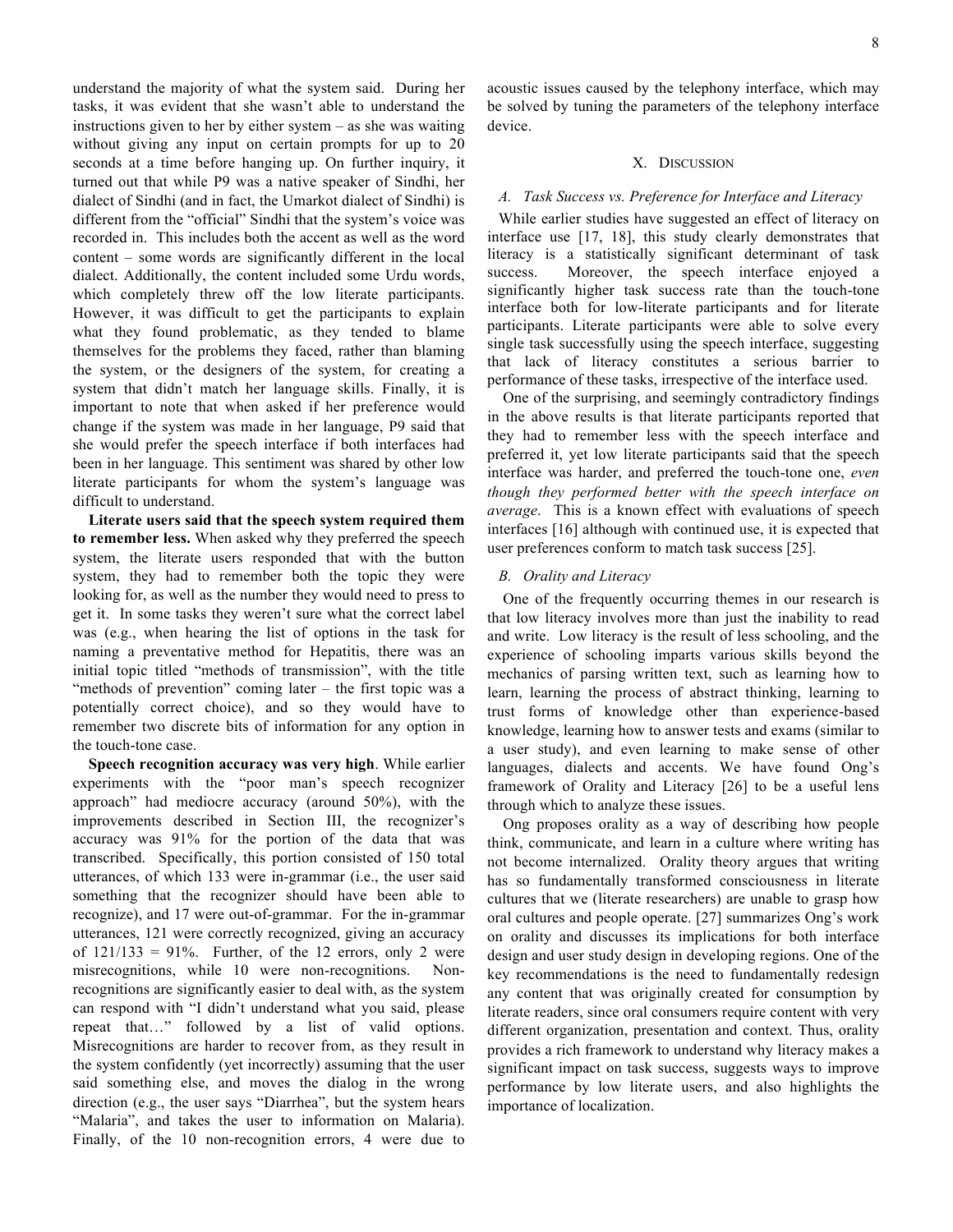# *C. Localization*

Localization refers to adaptation of content to local culture, dialect, terminology and language usage patterns. Although crucial, localization is quite tricky. We have found that even communicating about languages and dialects is non-trivial: a rural participant may self-identify as a "Sindhi" speaker, yet may be unable to understand a "Sindhi" pamphlet recorded by a "Sindhi" speaker from the city. The pamphlet may contain words from other languages (e.g. Urdu), the accent of the city speaker may be unfamiliar, and the dialects of the languages may be substantially different.

Low literate participants are less likely to be exposed to alternative dialects, or to other languages, and find the urban-Sindhi-accented system's output more challenging than the literate participants. Even one unintelligible word can throw off a low-literate listener completely [27]. When participants found the system's Sindhi difficult to understand, they were hesitant to speak at all after many prompts with the speech interface, though when given the touch-tone interface, they did attempt to press buttons – this may be because speech interfaces require the user to expose their confusion more publicly by verbalizing something potentially incorrect, versus pressing a button, which is less open to scrutiny (and social ridicule) than speech.

The lesson, then, is that when designing a system for low literate users, it is crucial to choose both the language content and the system speaker (whose voice will speak that content) based on the local spoken dialect of the target user population. If there are multiple languages and dialects within the group of intended users, the system may need to be designed with multiple language or dialect support if low literate users are part of the user group. Further, any testing of the system must ensure that low literate users are adequately represented, as their experience of any system is qualitatively and quantitatively different from that of literate users, as shown by our research. This is substantially different than in the developed world, where one can often expect uniformity in language in a given region, given the conforming effect of schools and of universal access to mass media.

Finally, the choice between speech and touch-tone may be a false dichotomy, as it may be optimal to provide both options, and let the user choose which option to use based on their current situation (e.g., when in a noisy environment, users may prefer to use touch-tone, but may switch to speech in a quiet place). This is common practice in the developed world.

#### *D. Literacy and User Study Design*

It is important to note that user study methodologies have been developed primarily with Western, literate participants in mind. Likert scales require the respondent to read and respond to the questions. User study instructions are recommended to be given uniformly, by reading aloud from a script – which is very foreboding and artificial sounding for a low literate user. Finally, the act of asking an abstract question (e.g., name any one sign of Diarrhea) and expecting an answer is also abstract, and would be harder for a low literate participant than a literate, schooled participant. While some work has been done in this space (Likert mood knobs, Bollywood Method for task specification [24]), these methods have yet to be rigorously evaluated through multi-site experiments. The need to develop and improve methods for such research is urgent, and much work is needed in this direction.

#### *E. Significant Design Decisions*

The system described in this study is the outcome of various design decisions made over the course of more than year of testing various interface prototypes. Most notably, we attempted to optimize each flavor of the interface (touch-tone and speech) as much as possible. Thus, while touch-tone interfaces require a mapping between the specific choice (e.g. diarrhea) and the button to choose that option (e.g. "2"), speech interfaces do not have this requirement. This can be seen when comparing the equivalent prompts from both flavors:

Speech: *"What would you like to hear about? Malaria, Diarrhea, or Hepatitis?"*

Touch-tone: *"For information on Malaria, press 2, for information on Diarrhea, press 3, and for information on Hepatitis, press 4."*

These optimizations meant that both interfaces were optimized in their own right – it would not make sense to "cripple" the speech interface by forcing it to match the less natural phrasing of the touch-tone interface, since this is one of the very advantages of speech interfaces that we wished to test.

Similarly, the system was chosen to have a persona (e.g., "Dr Marvi"), since it is much more natural for a low literate person to interact with a (virtual) person, than with an abstract system (e.g. "Health-Line").

Also, the information presented in both flavors was carefully adapted to make the content more conducive for hearing, e.g. simplifying sentence structures, and replacing difficult words with easier phrases. Additionally, the content was designed to give a high-level summary in the beginning, and to successively give both greater detail and larger amounts of content, as the user progressed through the hierarchy. This required a substantial redesign of the content by a content expert (a medical doctor who supervises health worker training), as the existing healthcare material we started with did not follow this paradigm.

Finally, we chose a modified form of implicit confirmation strategy for dialog error-handling instead of explicit confirmation. In our approach, the system repeats what was recognized, and asks the user to take action only if recognition was incorrect (e.g. "Diarrhea. If this isn't the topic you want, say 'other topic'"). Explicit confirmations, on the other hand, force the user to state whether the recognition was correct or not (e.g. "Did you say Diarrhea? Please say 'yes' or 'no'."). Explicit confirmation is preferred when recognition accuracy is low, but is too tedious and distracting when accuracy is high, as is the case here. [28].

While not rigorously quantified, we believe that each of these design decisions was significant in making the user interface more usable by our end-users.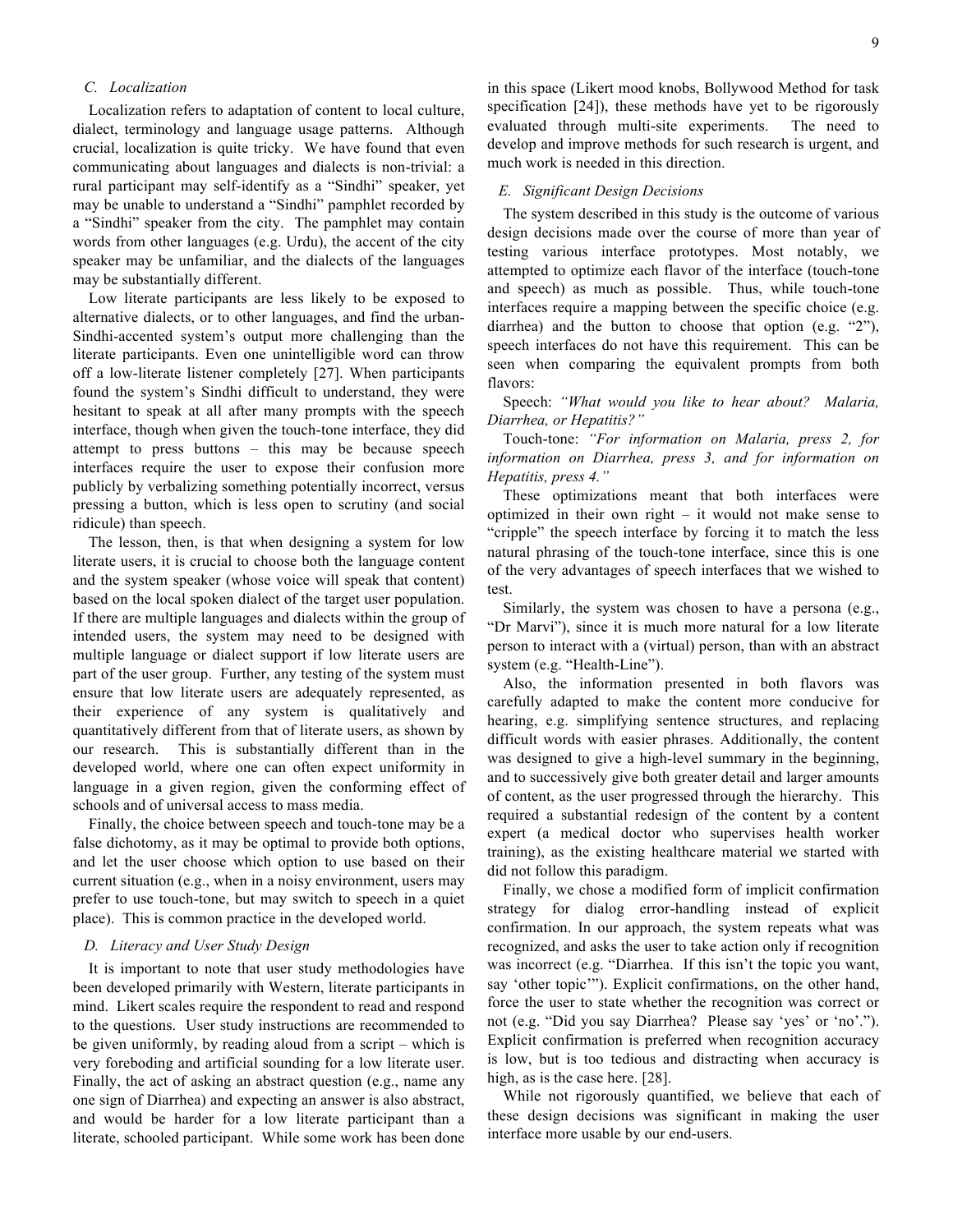# *F. Speech Recognition Quality*

While speech recognition accuracy has been a persistent problem in our previous work, based on the improvements described in this paper, the system's recognition accuracy (91%) was comparable to commercial systems deployed in the West that use robust recognition models trained on the language they are used for. We believe that robust speech recognition is a necessary (though far from sufficient) condition for the success of a speech system, and great care needs to be taken to improve speech recognition accuracy when conducting such research.

## *G. The Importance of Effective Tutorials*

Through the pre-study pilot, we saw that the initial tutorial strategy we made was not at all effective. By improving the strategy, we saw large improvements in users' ability to access information successfully. With an ineffective tutorial strategy, both interfaces may have been harder to comprehend for all participants, and this might have shifted their reported preference towards touch-tone, based on our earlier hypothesis.

In this paper, we have proposed human-guided instruction in which users learn to use the system with a human mentor, and have shown that it worked successfully. Compared with our prior work using video tutorials, the interactivity and individually-tailored nature of the cooperative human-guided tutorial make it a better fit for both low literate and literate users. Further work is needed to rigorously prove it as a formal method for speech interface usability research.

## *H. Rapid Iterative Development*

In our most recent study, we used our mobile user study infrastructure, which enabled rapid development and modification of the speech system while in the field. This meant that the feedback of local facilitators was used to make both major and minor modifications to the dialog flow of the system. Additionally, it meant that speech recognition tuning could be done locally and quickly. Finally, it was also possible to make minor changes after the pilot, as there were some issues that became obvious only when new users started to use the system. All of this underscores the need for having a system development setup that enables field-based modification of the system. We aim to use this method in all our future work.

#### *I. Comparison with Similar Research*

Our results contradict similar work in the field, most notably the study by Patel et al. [20] testing speech and touchtone interfaces for listening to pre-recorded radio shows and recording audio content for a radio talk show. In comparing our work with theirs, a number of factors need to be considered.

First, in our system, the speech-input flavor was more conversational (e.g. "What would you like to hear more information about, diarrhea, malaria, or hepatitis?") as compared to theirs (e.g., "To ask a question, say 'question'; to listen to announcements, say 'announcements'; to listen to the radio program, say 'radio'"). It is this mapping of keyword to

semantics that touch-tone interfaces are forced to use (e.g. "For information about diarrhea, press 1"), though spoken interaction can avoid this requirement, making the interface more natural. We believe this difference in the interface is very significant for low literate and other technologically inexperienced users.

Next, in their study with 45 participants, the only task that showed a significant benefit of touch-tone over speech was the one that required users to record their voice as the goal of the interaction. Speech interfaces that combine restrictive keyword-based grammars with open-ended "say anything" recording segments are very difficult for users [29], since it is not obvious when (or even why) it is not possible to speak in sentences in one part of the interaction, but it is required to do so in another part.

Finally, based on our goals (a system for community health workers that can be trained), we were able to spend a considerable amount of time training participants in the user study on both the touch-tone and speech interfaces. Their system was designed and tested for users without any training, which is why their user study did not involve any training beyond a brief introduction. This difference is noteworthy, as even a limited amount of training can make a significant difference to the usability of an interface, as we saw during our pilot study.

Thus, when comparing one study with another, it is important to keep the specifics of the design of the interface, study and tasks in mind, as well as of the larger goals of the system involved. Their study is an important and significant contribution insofar as it warns against the design of speech interfaces for tasks involving recording a spoken message in the context of untrained users. However, this should not be extrapolated to mean that touch-tone interfaces are inferior to speech interfaces in the developing world in general. Our study shows that speech interfaces can be significantly better than touch-tone interfaces for a different design of the interface, the task, and the user study.

Finally, the study on the OpenPhone interface for HIV caregivers [19] suggests that users express preference for touch-tone interfaces when privacy is an issue. Privacy was never expressed as an important factor by participants in our study, and it is clear that such issues largely depend on the cultural context involved, as well as the specifics of the system's domain (e.g., HIV vs. neonatal health).

Thus, more work is needed to identify exactly where speech interfaces work well and where they do not.

#### XI. CONCLUSION

We draw two main conclusions from this work. The first is that *the ability to perform information access tasks is strongly hampered by low literacy, and not just because of the inability to read*. We derived empirical confirmation that literacy is a significant determinant of success in information access tasks. This by itself is not surprising, but our results further suggest that the problems associated with low literacy go far beyond the inability to read, since they also affect task performance using the speech interface, where no reading is necessary.